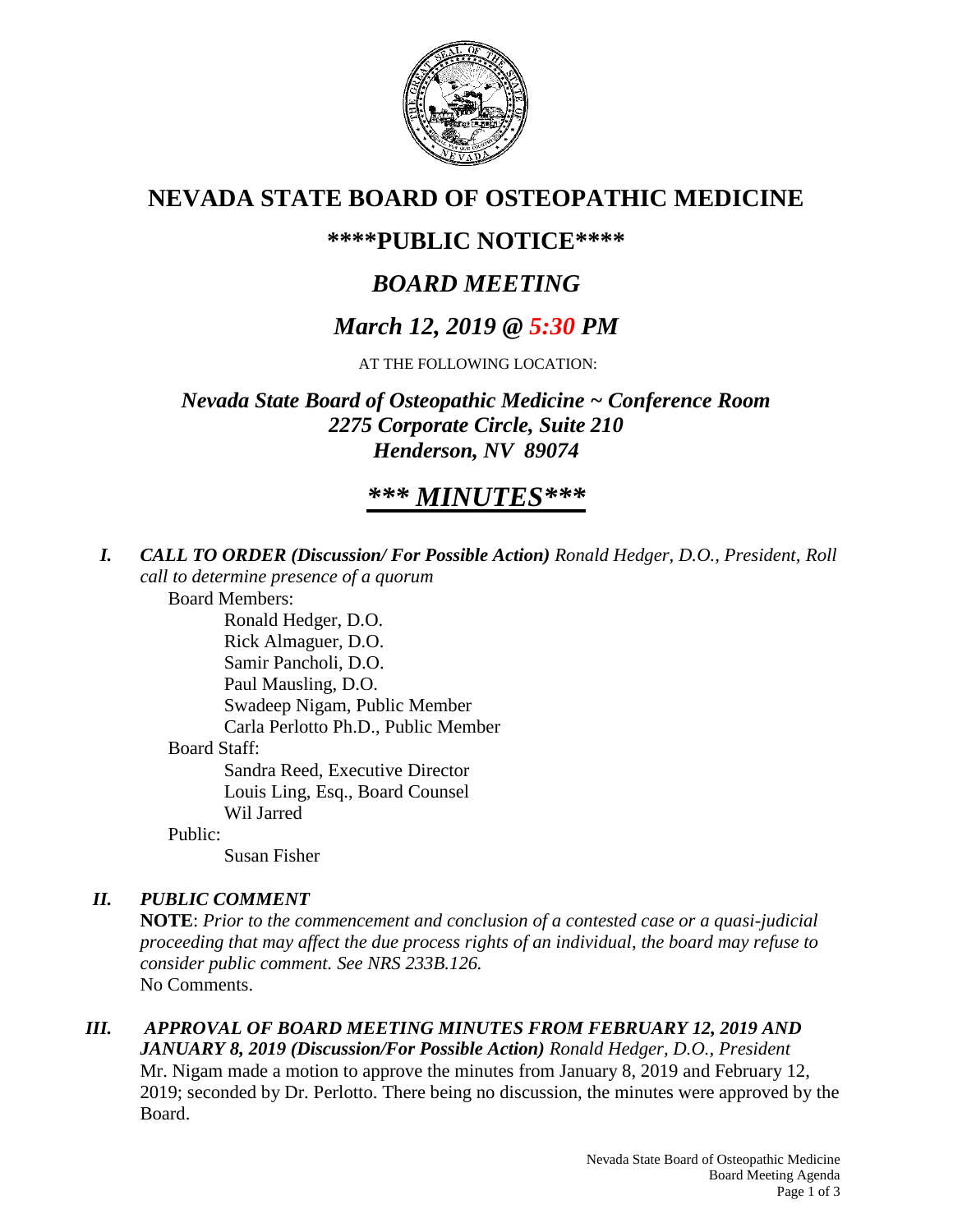#### *IV. CONSENT AGENDA TO GRANT LICENSURE FOR OSTEOPATHIC PHYSICIANS , SPECIAL LICENSE OSTEOPATHIC PHYSICIANS AND TEMPORARY LICENSE OSTEOPATHIC PHYSICIANS (Discussion/ For Possible Action) Ronald Hedger, D.O., President*

Under this item the Board may consider the recommendations of the Executive Director and/or President/Vice President to grant licensure to the below listed applicants. The Board may remove any applicant's name from the consent motion, but may not discuss the contents of the application for licensure without the applicant present following proper notice pursuant to the open meeting law.

| <b>Osteopathic Physician Name</b> | <b>Specialty</b>          |
|-----------------------------------|---------------------------|
| Stace Breland, D.O.               | <b>Emergency Medicine</b> |
| Steven Dalton, D.O.               | <b>Family Medicine</b>    |
| Joseph DeMoss, D.O.               | <b>Family Medicine</b>    |
| Debbie Dennis, D.O.               | Psychiatry                |
| Tzvi Doron, D.O.                  | <b>Family Medicine</b>    |
| Randall Falls, D.O.               | <b>Anatomic Pathology</b> |
| Brian Jahnny, D.O.                | <b>Emergency Medicine</b> |
| Kelly Kruk, D.O.                  | Ophthalmology             |
| Bob Ly, D.O.                      | Endocrinology             |
| Sina Rajamand, D.O.               | Neurological Surgery      |
| Rita Seck, D.O.                   | <b>Family Medicine</b>    |
| Sara Thorp, D.O.                  | <b>Family Medicine</b>    |
| Kevin Turner, D.O.                | <b>Anatomic Pathology</b> |
| Robert Wills, D.O.                | <b>Internal Medicine</b>  |
| Steven Wilson, D.O.               | <b>Emergency Medicine</b> |

#### **Physician Assistant Supervising Physician**

Ashten Howard, PA-C Nicholas Dirig, D.O.

Mr. Nigam made a motion to approve the licensees as written; seconded by Dr. Perlotto. There being no discussion, the Board approved licensure.

### *V. EXECUTIVE DIRECTOR'S REPORT*

- a. Financial Statements Ms. Reed explained the financial reports.
- b. Licensing
- c. Legislature Ms. Reed will go to Carson City for one day later in March to meet with legislators and provide information about the Board.

#### *VI. LEGAL REPORT (Discussion/For Possible Action) by Louis Ling, Board Counsel and/or Rosalie Bordelove, Deputy Attorney General*

Mr. Ling stated that the two collection matters are progressing. Ms. Bordelove will oversee the collection of these two debts. The court motion to request a subpoena for a licensee complaint is being worked on and should be filed soon.

#### *VII. LEGISLATIVE UPDATE (Discussion/For Possible Action) by Susan Fisher, Board Government Affairs/Lobbyist* – Various pending bills and bill draft requests related to the Board, its functions, its licensees, the public served by the Board and its licensees, and osteopathic medicine may be reviewed and the Board may take action related to such pending bills and bill draft requests.

Mr. Ling mentioned several bills which are important for the Board to learn about. He added an amendment to the bill regarding physician assistants (PA) needing to be licensed as